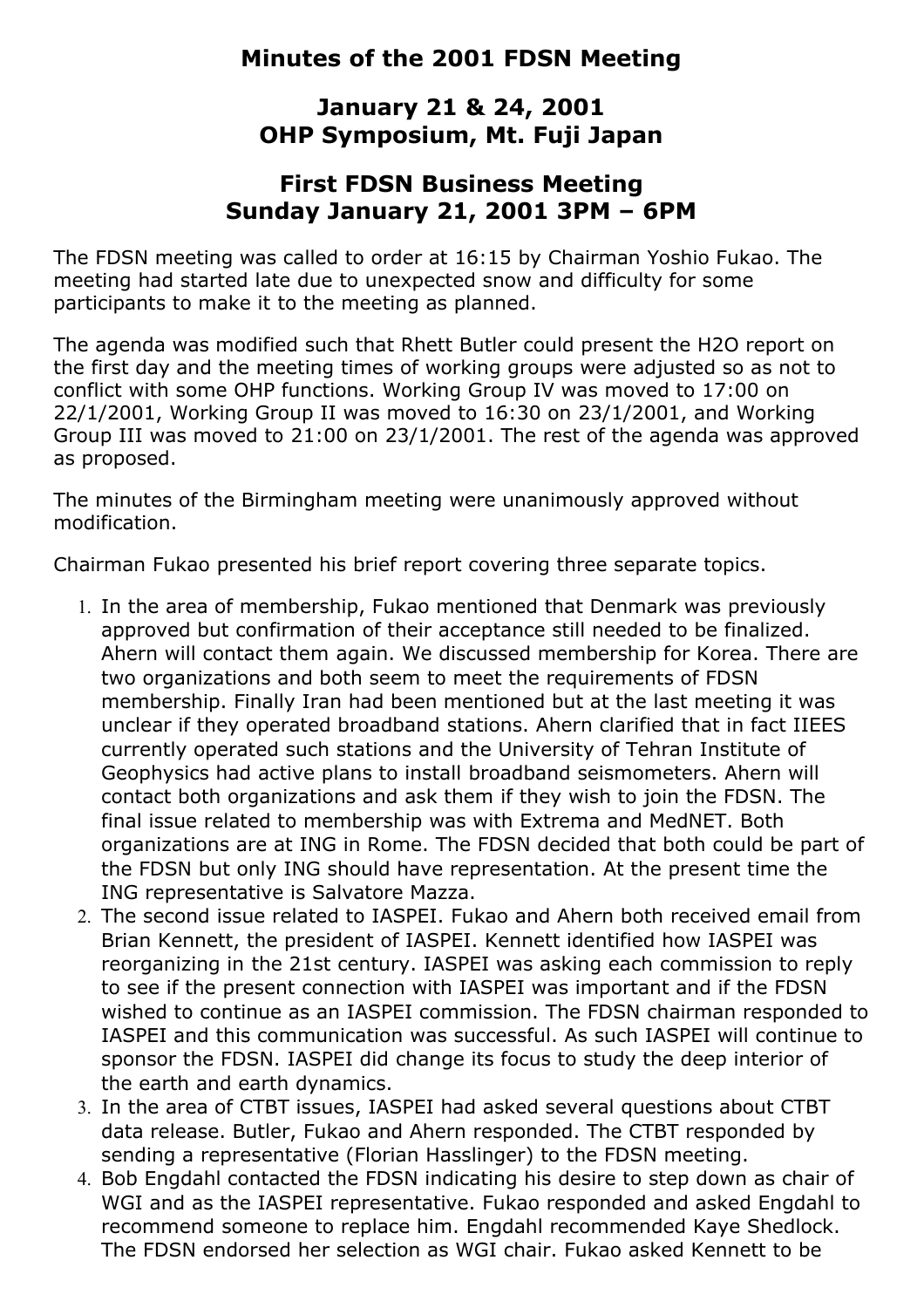IASPEI representative. Kennett indicated he would rather not act in that role due to other commitments. IASPEI instead selected Kaye Shedlock to be their representative. The FDSN acknowledged her appointment enthusiastically.

Shedlock brought a proposed station naming nomenclature to the attention of the FDSN. This is being developed as part of the ANSS in the United States but the FDSN should make recommendations about it. It is closely associated with SEED. Fukao referred this to Working Group II. Dost indicated that he had not received this communication.

This ended the chairman's report.

## **Reports of the Member Networks**

**Australia** was not present.

**Canada** was not present.

**Chile** was not present.

**China** was not present but was expected for the second meeting at which time they may report.

**Czech Republic** was not present by sent a report (See attachment A)

## **GEOSCOPE presented by Genevieve Roult** (See attachment B)

Roult gave a brief summary of the history of GEOSCOPE. In 1982 they had two stations, in 1988 half of the FDSN stations were GEOSCOPE stations. In 1994 GEOSCOPE had 26 stations, 25 in 2000 and presently they have 26. Many of their stations now return data continuously at 20 samples per second.

Five GEOSCOPE stations are CTBT stations. Roult indicated that they have very good relations with the CTBTO.

GEOSCOPE routinely computes moment tensors for events that are larger than 6.5. They plan to install microbargraphs at all GEOSCOPE stations to assist in removing non-seismic noise from the VBB data due to pressure variations.

GEOSCOPE generally is able to locate 200 events per year in the southern hemisphere that are not in the NEIC catalogs.

The GEOSCOPE Data Center has been actively involved in several projects since the last FDSN meeting. These include calculation of the CMTs, implementation of NetDC, Adoption of a Relational Data Base Management System and expansion of their primary RAID system.

## **GEOFON presented by Winfried Hanka** (See attachment C)

Hanka reported that GEOFON has installed two stations since the Birmingham FDSN meeting. Station MELI was installed in Morocco, and station MALT was installed in Eastern Turkey. They also extended their temporary network in Greece. They also have a station in Libya from which they log data daily.

They have worked on the SeiscomP concept. They have extended this to real time application. They presently have 9 stations in Europe and the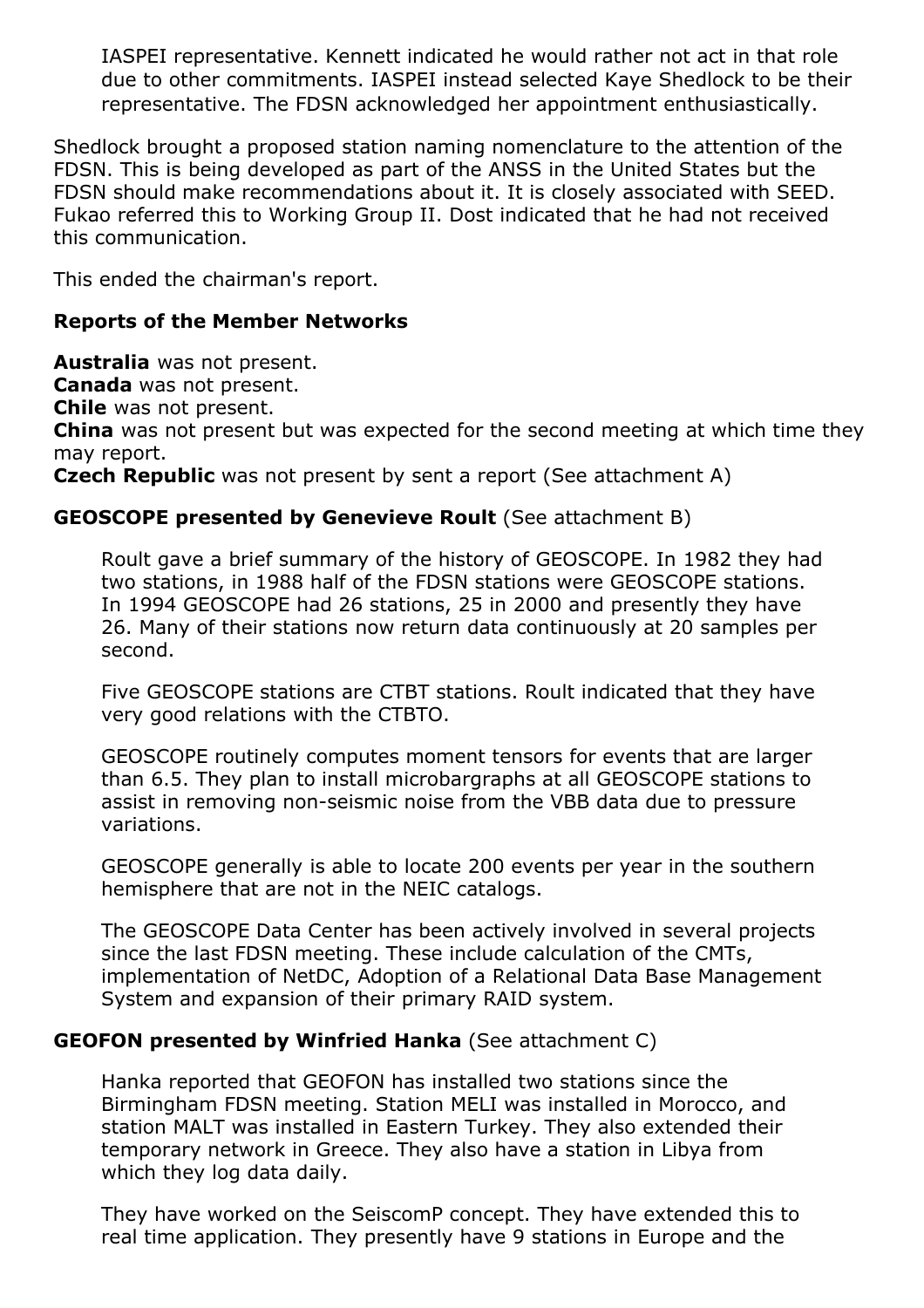Middle East as well as 1 station in Antarctica returning data in real time through the SeiscomP system.

They are currently building their systems using the Earth Data Digitizer.

The GEOFON Data Center is now using a new, very much simplified system that is 99% automatic. They have changed their policy; they don't send data to anyone anymore. Data centers must get it themselves. It is a very automated system.

Hanka indicated that they are having problems with their SPYDER® system since it is the only piece of software that must still run under Solaris, everything else is Linux.

**Israel** was not present. **MedNET** was not present.

#### **Pacific 21 presented by Seiji Tsuboi** (See attachment D).

Pacific 21 consists of three different sub-networks, Freesia, OHP and Superplume. Freesia and Superplume are managed from Tskuba and OHP is managed by ERI in Tokyo.

Tsuboi indicated that there is now a new program in Japan. The Institute for Frontier Research on Earth Evolution will partly support the Ocean Drilling Program.

OHP and Superplume will merge and the data will be distributed by a new data center that has not yet been determined.

At the OHP they have developed a new data distribution system. Dr. Nozumo will present the OHP Data Distribution System in a talk during the OHP symposium. They have developed the NINJA system. Nozumo should present an overview of several GUI's that are part of the Ninja System.

**Mexico** was not present.

#### **ORFEUS was presented by Bernard Dost** (no report)

Dost showed the structure of the Orfeus Data Center and then highlighted the broadband stations in Europe.

ODC quality control the SEED data and it is now available through 1995. Distribution is now by DVD.

Near real time system still relies heavily upon the SPYDER® system. Up to 140 stations are available to SPYDER® on a worldwide basis. Typically 80-90 stations are contacted for larger events.

They have upgraded their RAID storage to 700 gigabytes. They also have a total of 37 CD-ROMs of QC'D data available.

They have between 3000 and 4000 unique visitors to their WWW site every month. Dost summarized their WILBER and WWW statistics.

Dost then discussed the Meridian Project. The project is to provide secure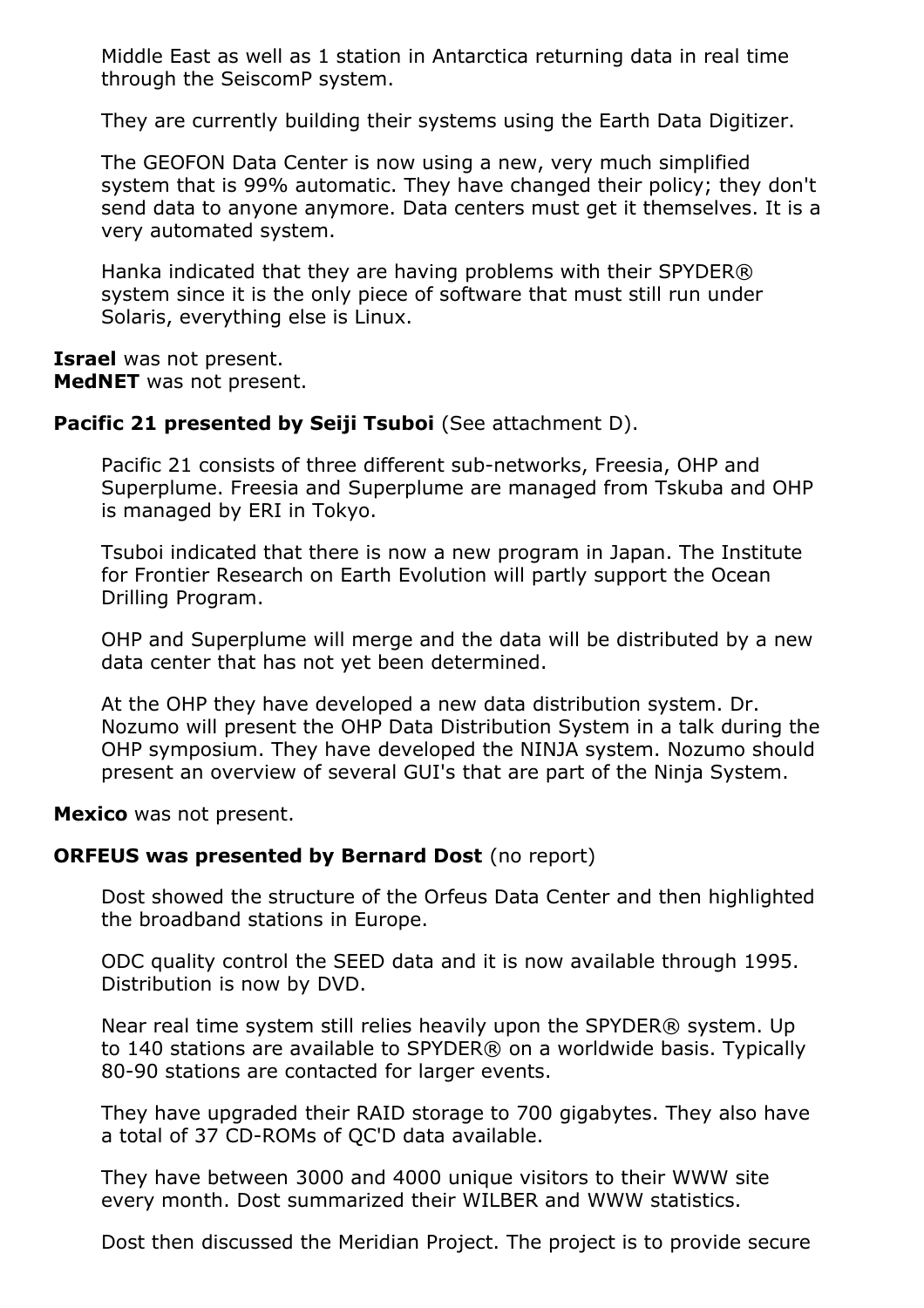access to real time data (minute delay), provide for automated data exchange (autoDRM) and additionally they are developing NetDC.

ORFEUS has also put significant effort into the seismological software archive. There is a special focus on Java. Dost ended by showing a map of autoDRM station distribution in Europe.

**Poland** was not present but they have provided a written report. (See attachment E).

**Switzerland** was presented by Domenico Giardini. (See attachment F).

The Swiss Digital Seismograph Network (SDSNet) is now basically fully functioning. Giardini showed a map of the Swiss Network. Data is available from all stations rapidly (in seconds). They are working on real time data exchange with ORFEUS and GFZ.

**Taiwan** was not present.

#### **IRIS GSN was presented by Rhett Butler** (See attachment G)

Butler showed a map highlighting the new sites installed since Birmingham. These include the Big Island of Hawaii and South Dakota. The station in Columbia was closed and moved to Ecuador. A new station, TRQA, was installed in Argentina,. Cape Verde, Uganda, Sri Lanka, Kwajalane, Midway and QIZ in China will soon be upgraded.

Butler then summarized the future plans of the IRIS GSN. He summarized activity related to Geophysical Observatories.

Kennett mentioned that WRAB will be a broadband array with open data. Butler showed a map of communication access capabilities at all of the stations. Much of the work of the GSN will be to continually upgrade the communication links to the various stations.

Butler summarized the efforts to cooperate with the IMS to use the Global Communication Infrastructure (GCI). They are presently doing a test with the CTBT to show that the GCI can transmit both the CTBT data and the GSN data with no interference.

Butler then gave a brief summary of the H2O observatory. At the time of the Birmingham meeting, H2O was down. By October 1999 the station was back up and has produced 95% data availability since.

## **IRIS DMC was presented by Tim Ahern** (See attachment H)

Ahern showed the DMC archive has grown to more than 16 terabytes. He summarized the anticipated archive growth over the next five years. It will rise to about 120 terabytes if 3 new large networks and data sources materialize, including the IMS of the CTBTO, the Advanced National Seismic System (ANSS) of the USGS and the USArray project of IRIS and the National Science Foundation. He indicated that the present mass storage system was being replaced with a much more capable system whose capacity could increase to 1 petabyte (1000 terabytes) within 3-4 years. PASSCAL data is now the largest source of data arriving at the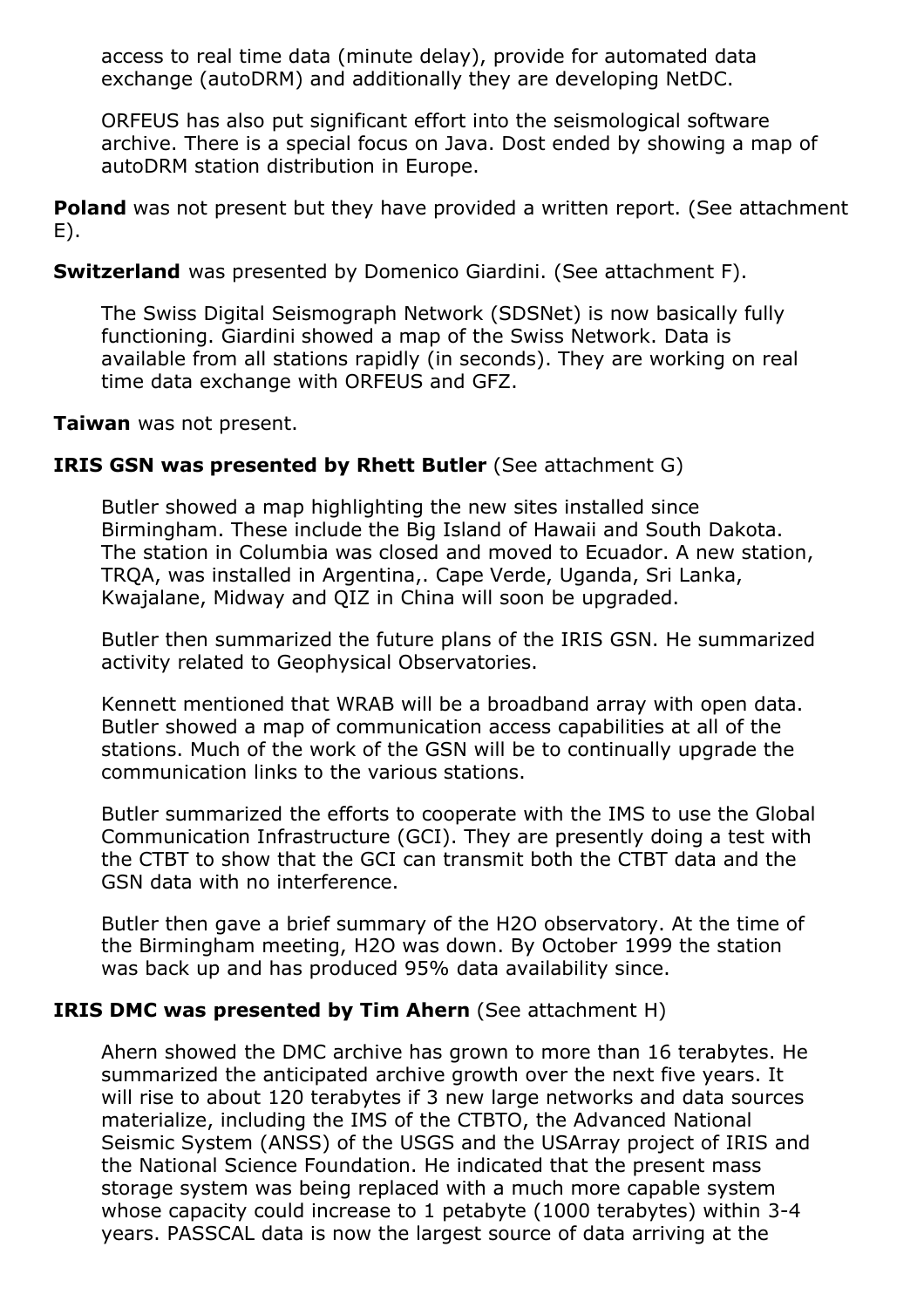DMC. Data flow from the GSN has leveled out at about 1.3 terabytes per year.

Ahern highlighted the amount of FDSN data flowing into the FDSN archive at the DMC. Very good progress has been made with all networks in terms of reducing the latency of the data. Of significance are MedNET and Pacific-21 that have recently submitted large amounts of data. The entire archive of GEOSCOPE data is being replaced to correct very long-term problems related to inconsistency of metadata and waveform data. Progress on this project is going well.

Ahern summarized user request processing at the DMC. In the year 2000, the DMC serviced 60,000 requests for data including 40,000 requests for customized data. Shipments outside the US rose to more than 6000 shipments in 2000, a near doubling over 1999. China, Great Britain, Japan, Australia, and Russia are heavy users.

Ahern presented a summary of how many shipments made by the DMC contained data from various FDSN networks. The most frequently requested data come from the two networks in China (CD and IC). In the year 2000, more than 1000 requests contained data from the Canadian, GEOSCOPE, GEOFONE, MedNET, and USNSN. The written summary provides greater detail.

Ahern summarized efforts toward handling data electronically and in some cases in real time. Currently the DMC is receiving data at a rate of 3.6 gigabytes/day (1.3 terabytes per year). The DMC is using ftp, Antelope ORB and Earthworm waveservers to receive data electronically. Ahern showed a slide that showed data from 9 different networks reaching the DMC via Antelope ORB with two more networks to be added shortly. The Earthworm Waveserver is new software just now being tested. It currently is used to get USNSN data but data from about 7 other networks will probably reach the DMC via Earthworm over the next year. All the data are placed into a Uniform Data System called BUD at the DMC. It is used to build the FARM products, populate the archive in some cases and send data to users.

The DMC is presently capable of sending data in real time using Antelope ORB, LISS connections from the BUD. Work is under way using a new Data Handling System that uses Object oriented techniques built form the FISSURE model. It is expected to be ready for testing by early spring in 2001.

#### **USGS** was not present.

There were no non-FDSN networks in attendance other than the CTBT representative who will give his report at the second FDSN plenary meeting.

Ahern reviewed the times of the Working Group meetings and Chairman Fukao adjourned the meeting.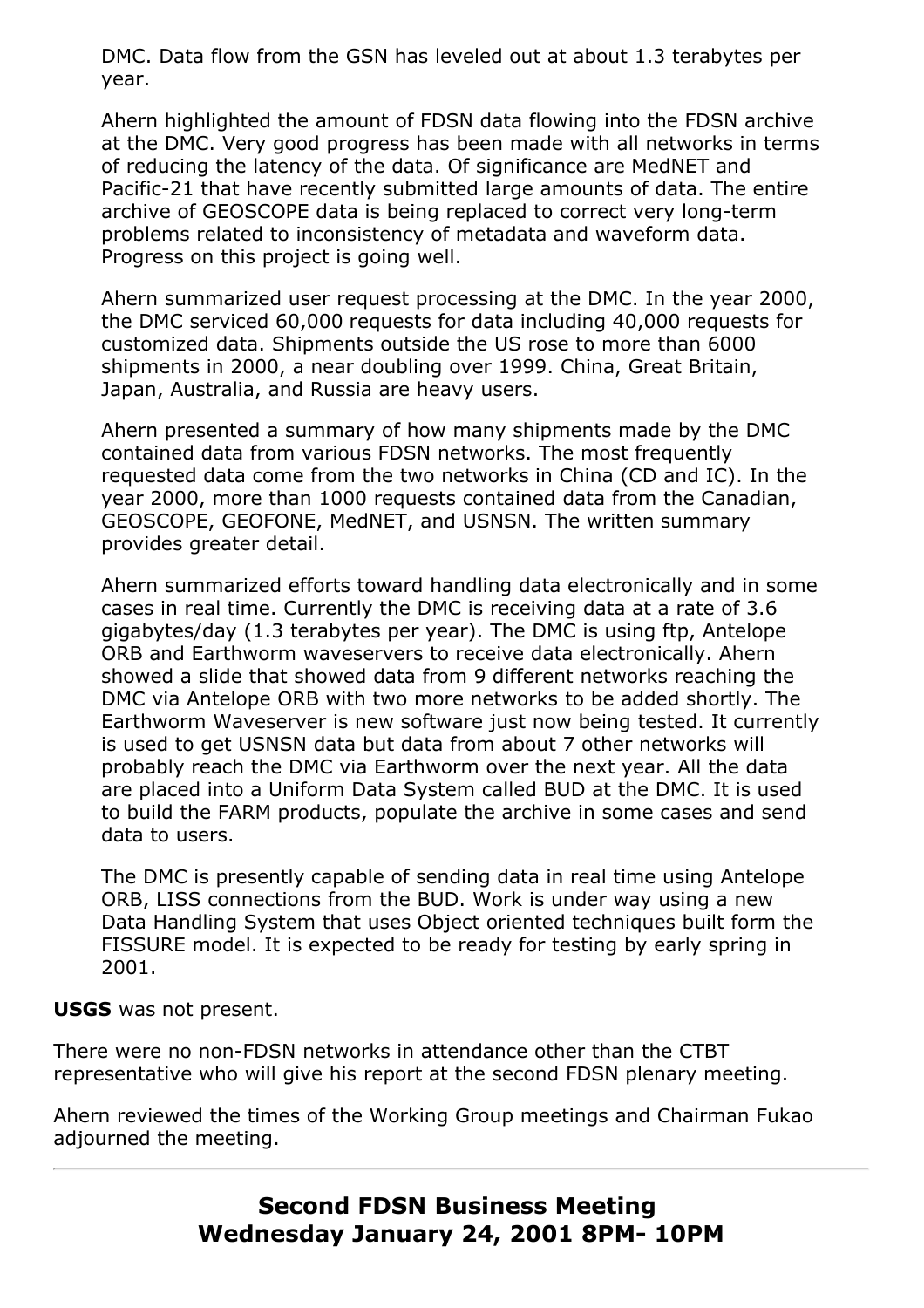Chairman Fukao called the meeting to order at 8:05PM.

## **Report from WG I given by Winfried Hanka** (See attachment I) ([minutes](/FDSNmeetings/2001/FDSNWGI_2001.htm))

WG I discussed several points. The first was siting. Most networks are complete now. A few gaps remain but the job is nearly complete. A short list of needed sites was identified and members were encouraged to consider putting in stations at those sites. Most of the sites were on islands. WG I compiled a list of higher priority locations for consideration. They also discussed temporary OBS stations as an option where they lie near a shipping lane. They added a few stations to the FDSN network. Hanka showed a map of these. WGI removed the station in Egypt, and TBT in the Canary Islands. They added several IRIS stations and one GEOSCOPE station.

WGI discussed the role of the FDSN network. The original goal was to define the dataset that would be on the FDSN CD-ROMs. This may no longer be needed. The IRIS DMC is producing FARM volumes and they will be available on-line at the FDSN Data Center in Seattle.

WGI is interested in inviting India to join the FDSN. There is only one FDSN station in India, Hyderbad.

The Station Inventory will be modified on the FDSN WWW pages. For instance we will add links to the relevant pages in the station book. The station book will be decentralized and this is encouraged.

WGI encourages Japan to give the data in the Pacific and elsewhere to the FDSN system of open data. They should record high frequencies as well.

The WG discussed the future tasks of WGI. This is also the WG on instrumentation since it has been merged with WG I. This fact was stressed.

Fukao asked what the Japanese response was to the proposal of opening up all their data. Hanka said the first step is just to make sure the stations get listed in the inventory. Fukao said that they could promise that these data will be open very soon.

## **Report from WG II by Bernard Dost** [\(minutes](/FDSNmeetings/2001/FDSNWG2_2001.htm))

First we discussed format issues. There was one proposal from Kaye Shedlock on station naming. It was briefly discussed and it was agreed to have further correspondence on this. In general there would not only be station names, but also source codes, network codes, etc. It gives more flexibility in the station naming convention. Dost would like to have comments quickly. This will require changes in SEED and this may have major impact. This would be the beginning of a new version of SEED if it were adopted.

There were questions about sample rates. The issue of channel naming conflicts could be resolved with the Location Identifier.

We discussed the CD1 format used by the CTBTO. There are conversions from CD 1.0 to SEED but CD 1.1 is not yet convertible to SEED. We will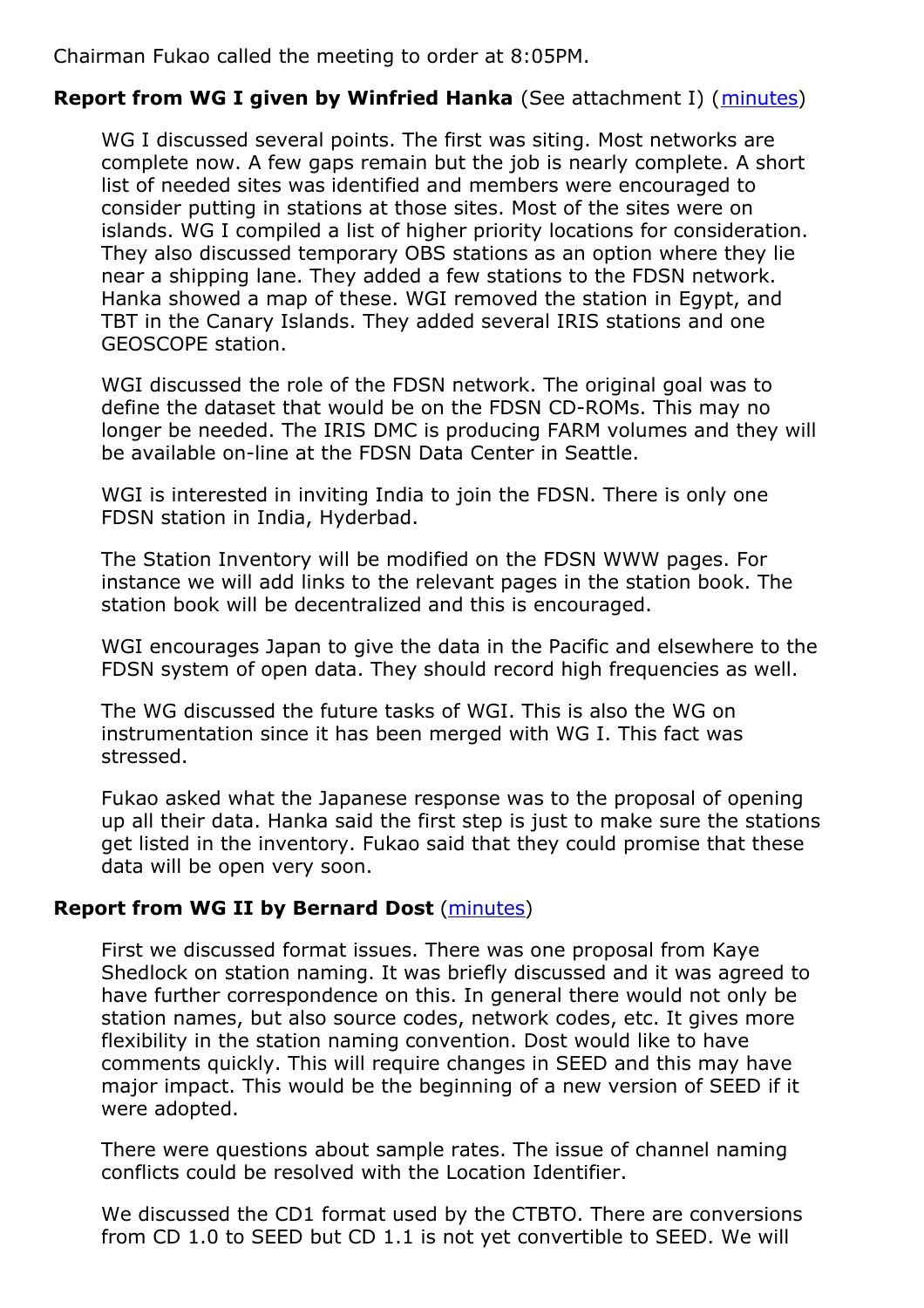keep our eyes open on this point.

The usage of the time tolerance in SEED was discussed. There will be further work on how time tolerance may be implemented in a later version of SEED.

IRIS is developing a new Java SEED reader. It presently functions but does not have all the features that rdseed has.

WG II next discussed data exchange mechanisms. AutoDRM was discussed first. We assume that Urs Kradolfer is the person who maintains the autoDRM code. There is a newer version available from the IDC in Vienna.

NetDC is operational now and heavily used by GEOSCOPE, IRIS and Berkeley. It was noted that firewalls could affect the usage of Networked Data Center schemes. There was a discussion about improving the user friendliness of NetDC. For instance we will include html links and help mechanisms. ORFEUS will develop an autoDRM to NetDC interface. NetDC will be installed in Japan and China as well as GEOFON and MedNET. Once this installation is complete all of the major FDSN data centers will have installed NetDC.

WILBER is changing as the underlying FARM structure is changing. The new WILBER will be made available if it is useful to any FDSN data center.

Developments in real time data were discussed. Antelope, SeiscomP, LISS, and Earthworm systems were described in some detail. We discussed all of these systems. ORFEUS is analyzing all of these systems at the present time. One problem is that one never knows if they get all the data. The FDSN is going to adopt the synchronization file mechanism of IRIS. There are two IRIS programs called GOAT and COMBINE that manipulate these files that can be distributed.

Finally we discussed the FDSN CD-ROMs. The USGS is questioning if we should continue these. WG II felt that most users of the CD-ROMs are in the third world. Most people can download the data from the on-line sources. WGII proposes to write a letter to the USGS to see if they wish to continue to produce the CD-ROMs. If they do not, then the USGS would no longer be the FDSN archive for event data. WGII proposes that a letter be written to the NEIC asking for them to decide.

The last point was related to the production of the FARM volumes. Previously it was decided that the networks should produce their own FARM volumes. This would help offload the IRIS DMC's task.

Kennett indicated that getting data on-line is difficult in some locations, even Australia. Dost indicated that we should at least try to move to DVDs. Firbas mentioned that the CD-ROMs might be incentive for some countries to participate in FDSN activities.

## **Working Group III - report given by Tim Ahern** (See attachment J) ([minutes](/FDSNmeetings/2001/FDSNWGIII_2001.htm))

Ahern provides the report. Dayre mentioned that we should also stress that XML should be coordinated with Seismic Classes.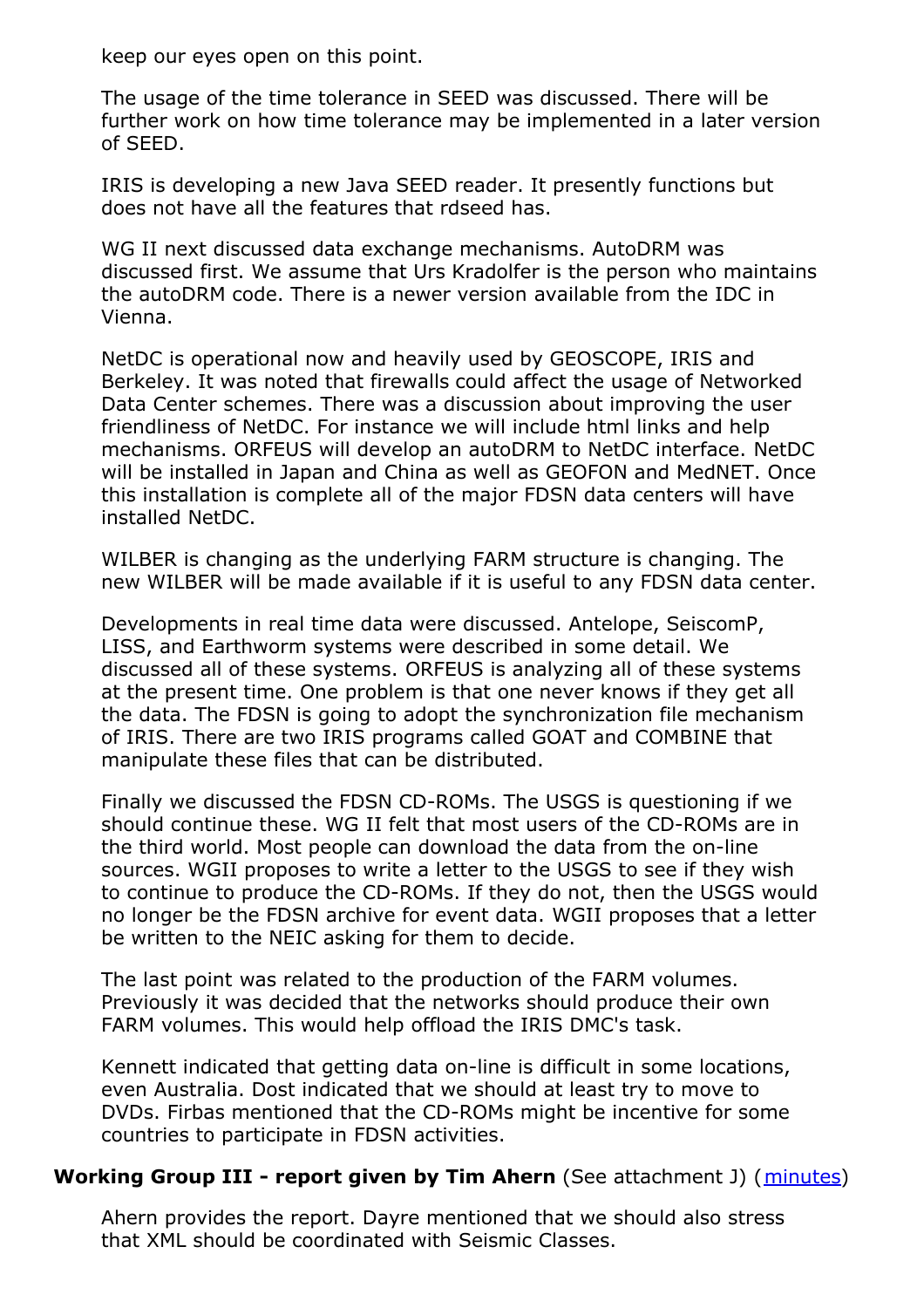**Working Group IV - report given by Ahern in place of Rhett Butler** (See attachment K) [\(minutes](/FDSNmeetings/2001/FDSNWGIV_2001.htm))

A report is included. Kennett encouraged the FDSN to make the request to IMS to release data to the FDSN but to be sure to include Kennett as the IASPEI and IUGG representative on the copy list. Fukao said that the draft letter would be circulated for member approval before it is sent.

#### **Network Report for the CDSN - report given by Mr. Zhou** (See attachment L).

From January to December 2000 two stations of the CDSN stopped operating.

In 2000, 720 cartridge tapes with 95 gigabytes of data were sent to the ASL DCC. From 1997 - 2000, the Chinese seismologists have published 137 papers using CDSN data.

Zhou indicated that the agreement was reached with CSB and USGS. The new data transmission link is now established using Internet rather than satellite links between China and the US. The stations are still connected to the IG Data Center using satellite links. As such real time data is now available for 9 stations of the NCDSN, BJT, KMI, ENH, QIZ, WMQ, HIA, MDJ, LSA, and XAN.

Next month ASL will upgrade one more station in China to the NCDSN standard. This should be complete by the end of February. Mr. Zhou gave some specific details of some of the stations of the CDSN.

#### **IASPEI Reported by Kennett**

Kennett reported on the FDSN resolution that was drafted in Birmingham. Kennett wrote a letter to Dahlman indicating his desire to have the resolution presented to the CTBTO. Kennett and Giardini represented IASPEI in Vienna. This was in February 2000. Kennett was pushing the issue of data release and Giardini was pushing the concept of real time data release.

This effort continues within IASPEI and IUGG.

Kennett then discussed changes in the organization of IASPEI. He indicated that several commissions have now been defined.

Earth structure and Geodynamics **Tectonophysics Chemistry** Commission on Seismological Observation and Interpretation Earthquake Sources Education and Outreach

There are a total of 8 commissions at the present time. Kennett feels that this new structure more closely aligns with interests of individual scientists.

**Report on the International Monitoring System by Hasslinger** (See Attachment M)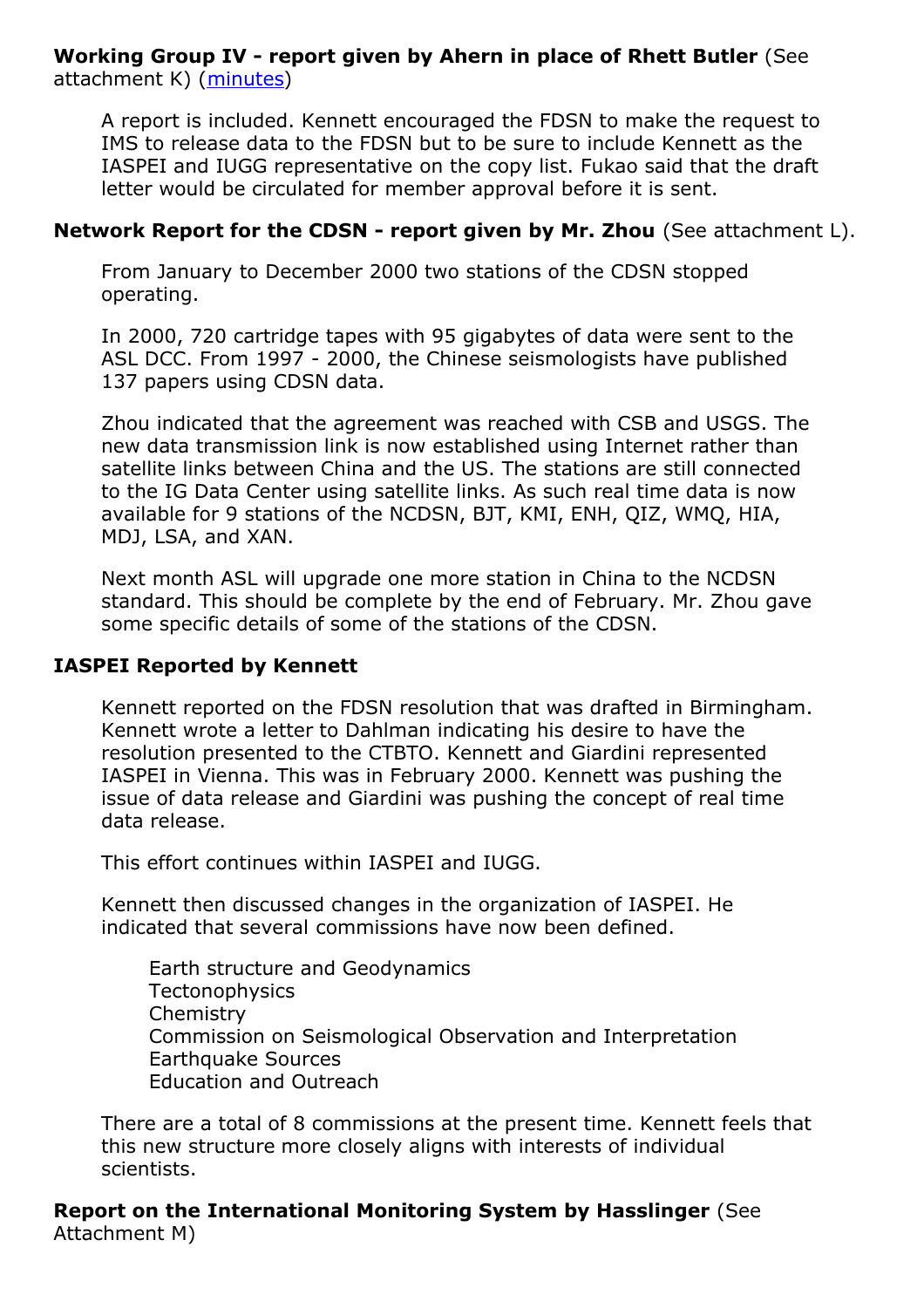Hasslinger indicated that there are 15 primary stations transmitting data. For auxiliary stations there are 59 stations installed. Infrasound has 7 stations transmitting data. The hydro acoustic network has 2 stations installed. He showed a map of where the various stations in the various networks were located and what the status of the stations was.

Hasslinger discussed issues related to the GCI. IRIS is investigating the dual use of using the GCI to transmit IRIS data as well as IMS data. Other GCI issues were discussed.

Data release issues were discussed. It seems certain that data from earthquakes larger than 4 will be released to relief organizations. Hasslinger reemphasized that trying to influence the states parties would be most useful in the effort to release the IMS data to the FDSN.

The standard station interface was discussed. It will run on a PC with LINUX or SOLARIS. It will allow existing stations to connect with the GCI. It is designed to be very modular. It has authentication, 7-day buffer and the command interface implemented. It will be specifically targeted to initially interface with Quanterra data loggers. First testing will be on IRIS GSN stations.

The 2001 plan calls for installing 6 new primary stations and to certify 10. They plan to have 7 auxiliary stations start transmitting data to Vienna. Infrasound will install 15 new stations and certify 8. Hydroacoustic will install 2 new stations and certify 2 stations.

Hasslinger indicated that his personal view was that data from FDSN stations was very useful to the effort of the IMS.

#### **ION Report by Romanowicz**

The global seismic community, to facilitate the installation of permanent ocean floor observatories, formed ION in 1993. 20 areas had been identified where no land-based stations could be installed. For the last few years, ION has worked with the ODP program for the purpose of drilling holes to install seismic systems. In 1998 the first hole was drilled. Japan and France are doing this effort. There have also been two holes drilled in the Pacific, one in the Japan Trench and one in the north Pacific. There are plans in the Philippines Sea and the H2O site of course already exists.

ION has coordinated with the OSN-1 experiment near Hawaii. It has worked with MBARI to install a seismometer in Monterrey Bay.

ION has a steering committee that is somewhat informal, somewhat like the FDSN. It has sponsored symposia at IASPEI and AGU meetings. It held a workshop in Marseilles to discuss observatories on the deep sea floor. The meeting at Mt. Fuji is now being held to see if ION can expand to the larger oceanographic community.

Fukao asked how the data would be distributed. Romanowisc indicated that there are no specific plans in this area at this time as ION is still early in its planning.

#### **TPC-1 status by Takeuchi**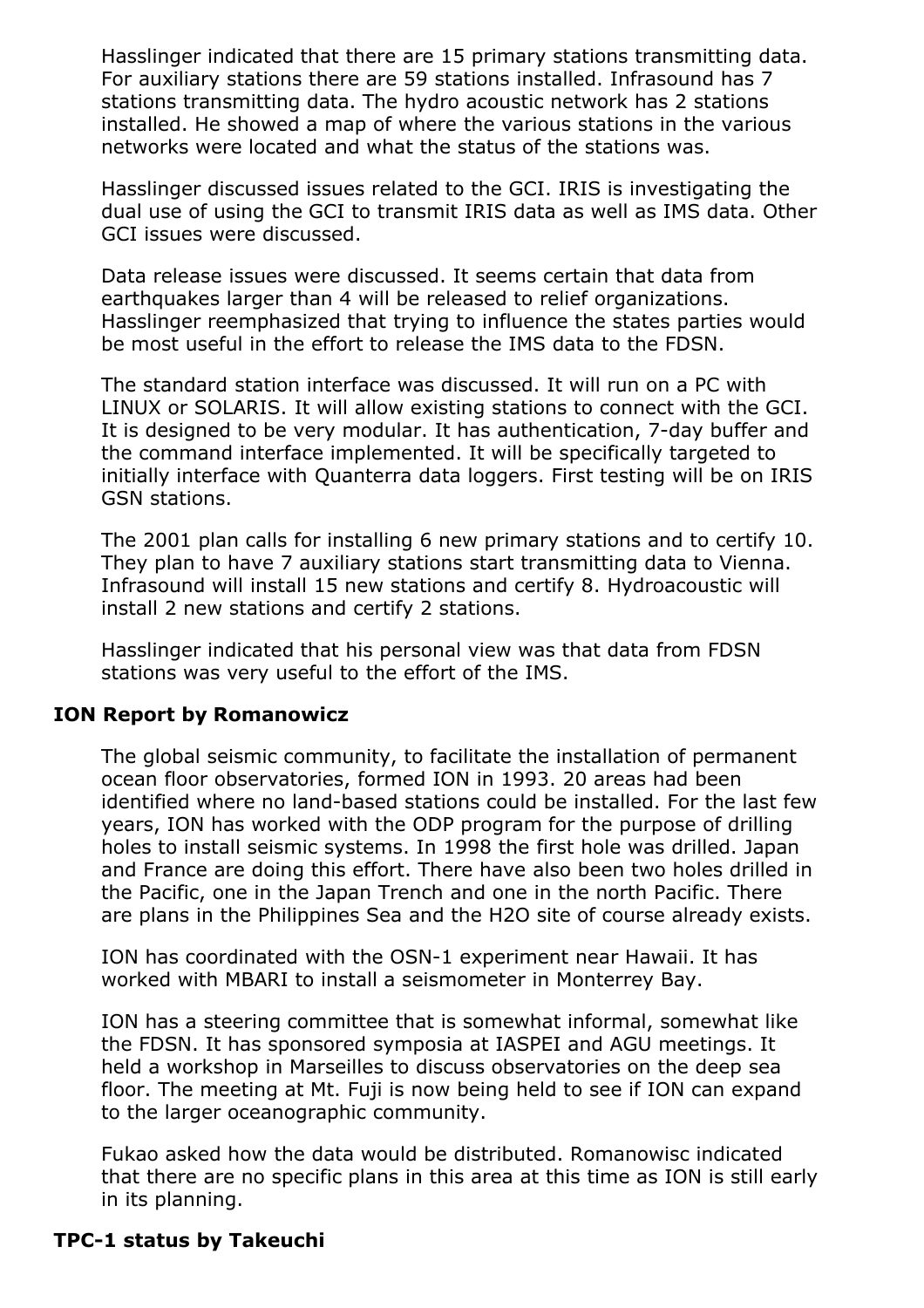TPC-1 is an ocean bottom station that was installed by ERI and IRIS. The data are available at IRIS and by ERI data distribution system. It is 700 meters below the sea level, there was a problem with SEED in this area in that depths such as -700m can not be truly represented in SEED.

The EOC network is a regional network surrounding Tokyo that has 20 stations. Their data are available via ERI data center. Takeuchi also mentioned one other network for which data are available using the ERI Ninja system.

## **ANSS reported by Ahern**

In the absence of Kaye Shedlock, the USGS representative, Tim Ahern presented a few slides that gave the background of the ANSS. ANSS is a very large USGS effort funded entirely by the Department of the Interior. It is separate from, but coordinated with, the USArray program that is reported next. The ANSS goal is to add 100 stations in the permanent observation network to complete the USNSN, 3000 strong motion free field instruments, 3000 strong motion instruments for structures, and 1000 broadband instruments to enhance the broadband recording capability of the US Regional Networks. ANSS has currently received about \$4million and has purchased and installed a total of 80 strong motion systems in the San Francisco, Seattle, and Salt Lake City urban areas.

## **USArray reported by Ahern**

USArray is part of the NSF Earthscope initiative. There are four phases for Earthscope. Phase 1 includes the San Andreas Observatory of Depth (SAFOD) and the USArray project. Phase 2 is the Plate Boundary Observatory, a large effort to install the Pacific North American plate boundary using GPS technology. Phase 3 INSAR, an initiative to use satellite interferometer techniques.

USArray is not yet funded but the proposed budget is on the order of \$75million. It will consist of 100 permanent recording stations to act as a reference network, a 400 element movable array called "Bigfoot" and another 400 instruments to be used by PIs in a flexible array component. Data would be telemetered in real time from the field.

It is expected that funding will be available beginning next year.

## **International Seismological Centre** not present (See attachment N)

## **Contact with CTBT**

Fukao returned the discussion to the issue of IMS data release. Fukao suggested that Ahern and Fukao write the first version of the letter. The draft will then be circulated to the FDSN membership and to Brian Kennett as IASPEI representative. Hasslinger indicated that this sounded like a good idea.

**Action Item:** A letter will be sent to CTBTO

## **Membership**

Ahern indicated that he would send letters of invitation to 2 groups in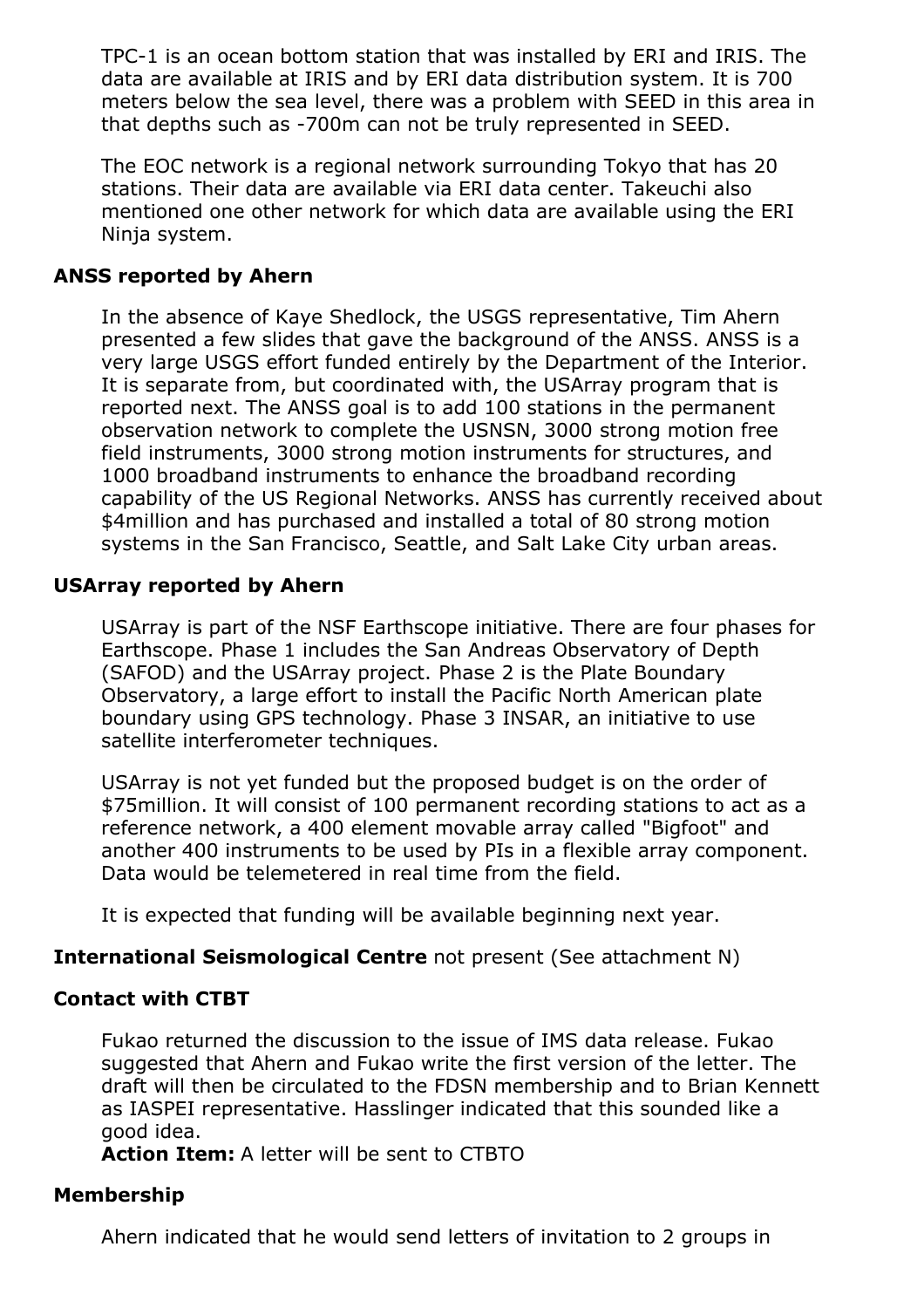Korea, 2 groups in Iran and the one group in Denmark.

Working group I recommends that India be invited to join. A letter will also be sent to India to S. Bhattacharya who attended the FDSN meetings in Greece in 1987. A representative from Portugal was present and indicated that they are running a large broadband network and would be interested in joining. A letter will also be sent to Portugal.

## **Next Meeting**

It was generally agreeable to see if the next FDSN meeting could be held in conjunction with the IRIS workshop in Hawaii in 2002. Ahern will investigate this possibility and report to the FDSN Excom.

**Action Item:** Investigate having the next FDSN meeting in conjunction with the IRIS workshop in 2002.

| <b>Meeting Participants</b> |                                                |                                           |                 |                                           |
|-----------------------------|------------------------------------------------|-------------------------------------------|-----------------|-------------------------------------------|
| <b>Name</b>                 | <b>Institution</b>                             | E-mail                                    | 1 <sub>st</sub> | 2 <sub>nd</sub><br><b>Meeting Meeting</b> |
| Tim Ahern                   | <b>IRIS</b>                                    | tim@iris.washington.edu                   | X               | X                                         |
| <b>Rhett Butler</b>         | <b>IRIS</b>                                    | rhett@iris.edu                            | $\overline{X}$  | $\Omega$                                  |
| Pascal Dayre                | IPG/GEOSCOPE                                   | dayre@ipgp.jussieu.fr                     | $\mathsf{X}$    | X                                         |
| <b>Bernard Dost</b>         | ORFEUS/KNMI                                    | dost@knmi.nl                              | X               | $\sf X$                                   |
| Petr Firbas                 | CTBTO/IDC                                      | Petr.Firbas@ctbto.org                     | X               | $\mathsf{X}$                              |
| Yoshio Fukao                |                                                | ERI/Univ. of Tokyofukao@eri.u-tokyo.ac.jp | X               | X                                         |
| Domenico<br>Giardini        | SED/ETHZ                                       | giardini@seismo.ifg.ethz.ch               | $\mathsf{X}$    | $\overline{O}$                            |
| Zhou Gongwei                | IGCSB, China                                   | zhou@cdsndmc.css.gov                      | $\overline{O}$  | $\mathsf{X}$                              |
| Winfried Hanka              | <b>GEOFON/GFZ</b>                              | hanka@gfz-potsdam.de                      | X               | X                                         |
| Florian<br>Haslinger        | CTBTO/IMS                                      | Florian.haslinger@ctbto.org               | X               | $\mathsf{X}$                              |
| Masoki Kanao                | NIPR/OHP                                       | kanao@nipr.ac.jp                          | $\mathsf{X}$    | X                                         |
| Brian Kennett               | ANU / IASPEI                                   | brian@rses.anu.edu.au                     | $\mathsf{X}$    | $\overline{\mathsf{X}}$                   |
| Rainer Kind                 | <b>GFZ Potsdam</b>                             | kind@gfz-potsdam.de                       | $\mathsf{X}$    | $\overline{X}$                            |
| Miguel Miranda              | RGUL, Portugal                                 | jmiranda@fc.ul.pt                         | $\overline{O}$  | $\overline{X}$                            |
| Jean-Paul<br>Montagner      | IPG/GEOSCOPE                                   | jepm@ccr.jussieu.fr                       | $\sf X$         | $\mathsf{X}$                              |
| Barbara<br>Romanowicz       | Univ. of<br>Calif./Berkeley<br><b>IRIS GSN</b> | barbara@seismo.berkeley.edu               | $\mathsf{X}$    | X                                         |
| Genevieve<br>Roult          | IPG/GEOSCOPE                                   | groult@ipgp.jussieu.fr                    | X               | X                                         |
| Liu Ruifeng                 | IGCSB, China                                   | ruifengliu@hotmail.com                    | $\overline{O}$  | $\mathsf{X}$                              |
| Nozomu<br>Takeuchi          | <b>OHP</b>                                     | takeuchi@eri.u-tokyo.ac.jp                | $\mathsf{X}$    | $\overline{\mathsf{X}}$                   |
| Seiji Tsuboi                | OHP/Pacific 21                                 | tsuboi@yokohama-cu.ac.jp                  | $\overline{X}$  | $\overline{O}$                            |
|                             |                                                | <b>NUMBER OF</b><br><b>PARTICIPANTS</b>   | 17              | 17                                        |

Chairman Fukao adjourned the meeting at 10:05PM